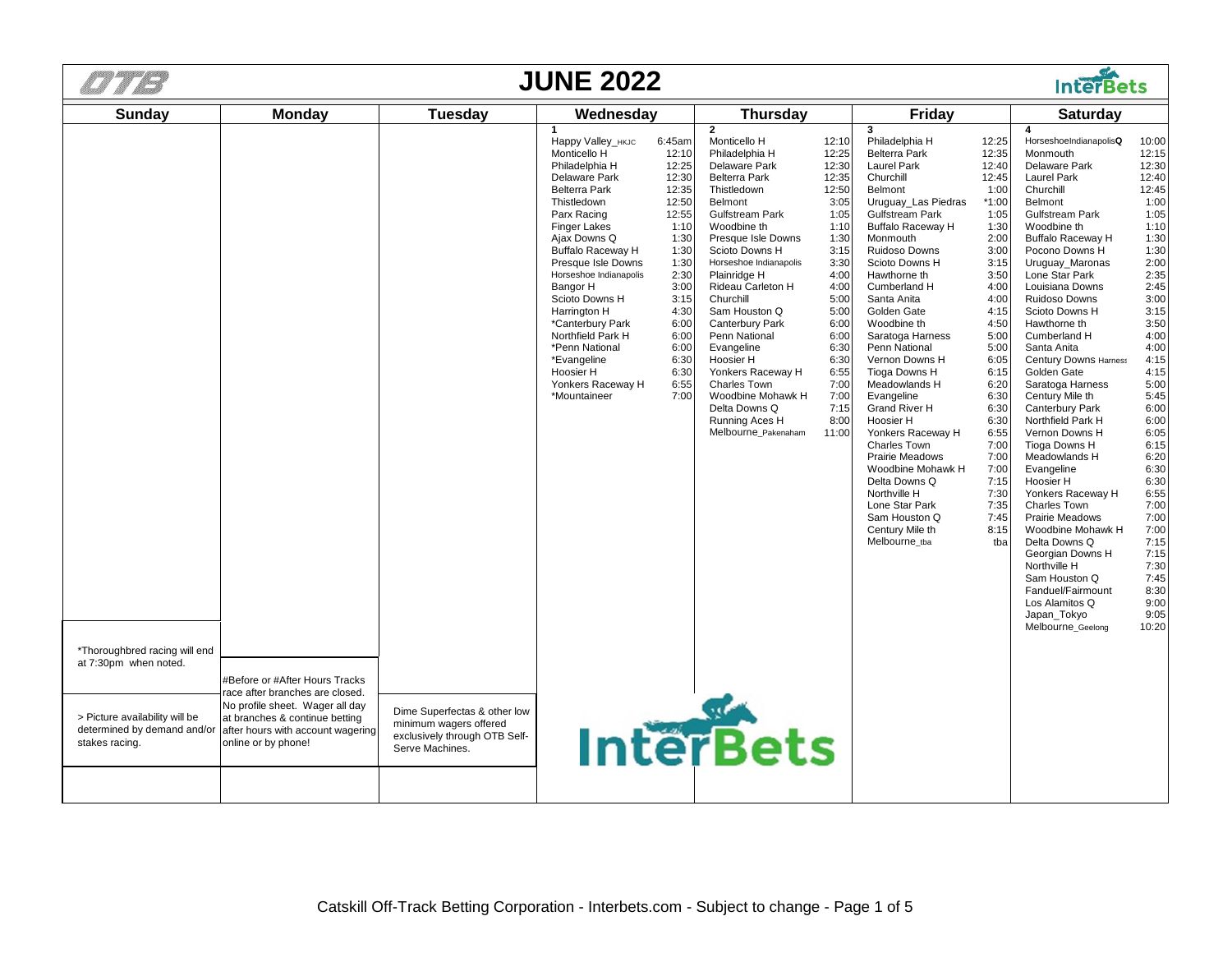| 775                                                                                                                                                                                                                                                                                                                                                                                                                                                                                   |                                                                                                                                                                                                                     |                                                                                                                                                                                                                                                                                                                                                    |                                                                                                                                                  |                                                                                                                                                                                                                                                                                                                                                                                                                            |                                                                                                                                                                         |                                                                                                                                                                                                                                                                                                                                                                                                                                                |                                                                                                                                                                              |                                                                                                                                                                                                                                                                                                                                                                                                                                                                                          | <b>InterBets</b>                                                                                                                                                                                          |                                                                                                                                                                                                                                                                                                                                                                                                                                                                                                                                                                                                                                                                                                                                                          |                                                                                                                                                                                                                                                                                               |                                                                                                                                                                                                                                                                                                                                                                                                                                                                                                                                                                                                                                                                                                                                                                                                                                                                                                            |                                                                                                                                                                                                                                                                                                                                                                       |
|---------------------------------------------------------------------------------------------------------------------------------------------------------------------------------------------------------------------------------------------------------------------------------------------------------------------------------------------------------------------------------------------------------------------------------------------------------------------------------------|---------------------------------------------------------------------------------------------------------------------------------------------------------------------------------------------------------------------|----------------------------------------------------------------------------------------------------------------------------------------------------------------------------------------------------------------------------------------------------------------------------------------------------------------------------------------------------|--------------------------------------------------------------------------------------------------------------------------------------------------|----------------------------------------------------------------------------------------------------------------------------------------------------------------------------------------------------------------------------------------------------------------------------------------------------------------------------------------------------------------------------------------------------------------------------|-------------------------------------------------------------------------------------------------------------------------------------------------------------------------|------------------------------------------------------------------------------------------------------------------------------------------------------------------------------------------------------------------------------------------------------------------------------------------------------------------------------------------------------------------------------------------------------------------------------------------------|------------------------------------------------------------------------------------------------------------------------------------------------------------------------------|------------------------------------------------------------------------------------------------------------------------------------------------------------------------------------------------------------------------------------------------------------------------------------------------------------------------------------------------------------------------------------------------------------------------------------------------------------------------------------------|-----------------------------------------------------------------------------------------------------------------------------------------------------------------------------------------------------------|----------------------------------------------------------------------------------------------------------------------------------------------------------------------------------------------------------------------------------------------------------------------------------------------------------------------------------------------------------------------------------------------------------------------------------------------------------------------------------------------------------------------------------------------------------------------------------------------------------------------------------------------------------------------------------------------------------------------------------------------------------|-----------------------------------------------------------------------------------------------------------------------------------------------------------------------------------------------------------------------------------------------------------------------------------------------|------------------------------------------------------------------------------------------------------------------------------------------------------------------------------------------------------------------------------------------------------------------------------------------------------------------------------------------------------------------------------------------------------------------------------------------------------------------------------------------------------------------------------------------------------------------------------------------------------------------------------------------------------------------------------------------------------------------------------------------------------------------------------------------------------------------------------------------------------------------------------------------------------------|-----------------------------------------------------------------------------------------------------------------------------------------------------------------------------------------------------------------------------------------------------------------------------------------------------------------------------------------------------------------------|
| Sunday                                                                                                                                                                                                                                                                                                                                                                                                                                                                                | <b>Monday</b>                                                                                                                                                                                                       |                                                                                                                                                                                                                                                                                                                                                    | <b>Tuesday</b>                                                                                                                                   |                                                                                                                                                                                                                                                                                                                                                                                                                            | Wednesday                                                                                                                                                               |                                                                                                                                                                                                                                                                                                                                                                                                                                                | <b>Thursday</b>                                                                                                                                                              |                                                                                                                                                                                                                                                                                                                                                                                                                                                                                          | Friday                                                                                                                                                                                                    |                                                                                                                                                                                                                                                                                                                                                                                                                                                                                                                                                                                                                                                                                                                                                          | <b>Saturday</b>                                                                                                                                                                                                                                                                               |                                                                                                                                                                                                                                                                                                                                                                                                                                                                                                                                                                                                                                                                                                                                                                                                                                                                                                            |                                                                                                                                                                                                                                                                                                                                                                       |
| 5<br>Sha Tin_HKJC<br>Saratoga Harness<br>Bangor H<br>Monmouth<br><b>Laurel Park</b><br>Philadelphia H<br>Churchill<br>Belmont<br>Tioga Downs H<br><b>Gulfstream Park</b><br>Woodbine th<br>Canterbury Park<br>Uruguay_Maronas<br>Lone Star Park<br>Louisiana Downs<br><b>Ruidoso Downs</b><br>Oak Grove H<br>Santa Anita<br>*Golden Gate<br>Pocono Downs H<br>*Prairie Meadows<br>Georgian Downs H<br>Northfield Park H<br><b>Rideau Carleton H</b><br>*Mountaineer<br>Running Aces H | 12:01<br>12:00<br>12:15<br>12:15<br>12:40<br>12:40<br>12:45<br>1:00<br>1:00<br>1:05<br>1:10<br>2:00<br>2:00<br>2:35<br>2:45<br>3:00<br>4:00<br>4:00<br>4:15<br>5:00<br>5:00<br>6:00<br>6:00<br>6:30<br>7:00<br>8:00 | 6<br>Saratoga Harness<br>Monticello H<br>Thistledown<br>Parx Racing<br><b>Finger Lakes</b><br>Pocono Downs H<br>Presque Isle Downs<br>Oak Grove H<br>Plainridge H<br>*Louisiana Downs<br>Harrington H<br>*Prairie Meadows<br>Northfield Park H<br><b>Grand River H</b><br>Yonkers Raceway H<br>*Mountaineer<br>Woodbine Mohawk H<br>Fraser Downs H | 12:00<br>12:10<br>12:50<br>12:55<br>1:10<br>1:30<br>1:30<br>4:00<br>4:00<br>4:05<br>4:30<br>5:00<br>6:00<br>6:30<br>6:55<br>7:00<br>7:00<br>9:00 | $\overline{7}$<br>Monticello H<br>Thistledown<br>Parx Racing<br><b>Finger Lakes</b><br>Pocono Downs H<br>Presque Isle Downs<br>Fanduel/Fairmount<br>Horseshoe Indianapolis<br>Scioto Downs H<br>Oak Grove H<br>Plainridge H<br>*Fort Erie<br>*Louisiana Downs<br><b>Century Downs Harness</b><br>Harrington H<br>Hoosier H<br>Yonkers Raceway H<br>*Mountaineer<br>Woodbine Mohawk H<br>Georgian Downs H<br>Running Aces H | 12:10<br>12:50<br>12:55<br>1:10<br>1:30<br>1:30<br>2:00<br>2:30<br>3:15<br>4:00<br>4:00<br>4:05<br>4:05<br>4:15<br>4:30<br>6:30<br>6:55<br>7:00<br>7:00<br>7:15<br>8:00 | 8<br><b>Нарру Valley_нклс</b><br>Monticello H<br>Philadelphia H<br>Delaware Park<br><b>Belterra Park</b><br>Churchill<br>Thistledown<br><b>Finger Lakes</b><br>Ajax Downs Q<br><b>Buffalo Raceway H</b><br>Presque Isle Downs<br>Horseshoe Indianapolis<br>Bangor H<br>Scioto Downs H<br>Harrington H<br>*Canterbury Park<br>Northfield Park H<br>*Evangeline<br><b>Grand River H</b><br>Hoosier H<br>*Mountaineer<br><b>BELMONT</b><br>STAKES | 6:45am<br>12:10<br>12:25<br>12:30<br>12:35<br>12:45<br>12:50<br>1:10<br>1:30<br>1:30<br>1:30<br>2:30<br>3:00<br>3:15<br>4:30<br>6:00<br>6:00<br>6:30<br>6:30<br>6:30<br>7:00 | 9<br>Monticello H<br>Philadelphia H<br><b>Delaware Park</b><br><b>Belterra Park</b><br><b>Gulfstream Park</b><br>Woodbine th<br>Presque Isle Downs<br>Belmont<br>Scioto Downs H<br>Horseshoe Indianapolis<br>Plainridge H<br>Rideau Carleton H<br>Churchill<br>Sam Houston Q<br>Canterbury Park<br>Penn National<br>Evangeline<br>Hoosier H<br>Yonkers Raceway H<br><b>Charles Town</b><br>Woodbine Mohawk H<br>Delta Downs Q<br>Lone Star Park<br>Running Aces H<br>Melbourne_Swan Hill | 12:10<br>12:25<br>12:30<br>12:35<br>1:05<br>1:10<br>1:30<br>3:05<br>3:15<br>3:30<br>4:00<br>4:00<br>5:00<br>5:00<br>6:00<br>6:00<br>6:30<br>6:30<br>6:55<br>7:00<br>7:00<br>7:15<br>7:35<br>8:00<br>10:15 | 10<br>Vernon Downs H<br>Philadelphia H<br><b>Delaware Park</b><br><b>Belterra Park</b><br><b>Laurel Park</b><br>Churchill<br><b>Belmont</b><br>Uruguay_Las Piedras<br>Gulfstream Park<br><b>Buffalo Raceway H</b><br>Monmouth<br>Ruidoso Downs<br>Scioto Downs H<br>Hawthorne th<br>Cumberland H<br>Santa Anita<br>Golden Gate<br>Woodbine th<br>Saratoga Harness<br>Penn National<br>Tioga Downs H<br>Meadowlands H<br>Evangeline<br><b>Grand River H</b><br>Hoosier H<br>Yonkers Raceway H<br><b>Charles Town</b><br><b>Prairie Meadows</b><br>Woodbine Mohawk H<br>Delta Downs Q<br>Northville H<br>Lone Star Park<br>Sam Houston Q<br>Century Mile th<br>Melbourne_tba<br><b>BELMONT FRIDAY</b><br><b>POST TIME 12:50PM</b><br><b>Special Wagers</b> | 12:15<br>12:25<br>12:30<br>12:35<br>12:40<br>12:45<br>12:50<br>$*1:00$<br>1:05<br>1:30<br>2:00<br>3:00<br>3:15<br>3:50<br>4:00<br>4:00<br>4:15<br>4:50<br>5:00<br>6:00<br>6:15<br>6:20<br>6:30<br>6:30<br>6:30<br>6:55<br>7:00<br>7:00<br>7:00<br>7:15<br>7:30<br>7:35<br>7:45<br>8:15<br>tba | 11<br><b>Belmont</b><br>Parx Racing<br>Monmouth<br>Delaware Park<br><b>Belterra Park</b><br><b>Laurel Park</b><br>Churchill<br>Thistledown<br>Gulfstream Park<br>Woodbine th<br><b>Buffalo Raceway H</b><br>Pocono Downs H<br>Sam Houston Q<br>Penn National<br>Uruguay_Maronas<br>Lone Star Park<br>Louisiana Downs<br>Ruidoso Downs<br>Scioto Downs H<br>Hawthorne th<br>Cumberland H<br>Santa Anita<br><b>Century Downs Harness</b><br>Golden Gate<br>Horseshoe Indianapolis<br>Saratoga Harness<br>Century Mile th<br>Canterbury Park<br>Northfield Park H<br>Vernon Downs H<br>Tioga Downs H<br>Meadowlands H<br>Evangeline<br>Hoosier H<br>Yonkers Raceway H<br><b>Charles Town</b><br>Prairie Meadows<br>Woodbine Mohawk H<br>Delta Downs Q<br>Georgian Downs H<br>Northville H<br>Fanduel/Fairmount<br>Los Alamitos Q<br>Melbourne Edenhope<br><b>BELMONT SATURDAY</b><br><b>POST TIME 11:20AM</b> | 11:20<br>12:05<br>12:15<br>12:30<br>12:35<br>12:40<br>12:45<br>12:50<br>1:05<br>1:10<br>1:30<br>1:30<br>2:00<br>2:00<br>2:00<br>2:35<br>2:45<br>3:00<br>3:15<br>3:50<br>4:00<br>4:00<br>4:15<br>4:15<br>5:00<br>5:00<br>5:45<br>6:00<br>6:00<br>6:05<br>6:15<br>6:20<br>6:30<br>6:30<br>6:55<br>7:00<br>7:00<br>7:00<br>7:15<br>7:15<br>7:30<br>8:30<br>9:00<br>10:00 |
| <b>JUNE SCHEDULE IS SUBJECT TO CHANGE, ADDITIONS, UPDATES,</b>                                                                                                                                                                                                                                                                                                                                                                                                                        |                                                                                                                                                                                                                     |                                                                                                                                                                                                                                                                                                                                                    |                                                                                                                                                  |                                                                                                                                                                                                                                                                                                                                                                                                                            |                                                                                                                                                                         |                                                                                                                                                                                                                                                                                                                                                                                                                                                |                                                                                                                                                                              |                                                                                                                                                                                                                                                                                                                                                                                                                                                                                          |                                                                                                                                                                                                           | <b>including Two Day Wagers</b><br>all to be announced<br><b>NNNNNNNNNNNNNNNNN</b><br><b>Advance Bet</b><br><b>Saturday's Belmont</b>                                                                                                                                                                                                                                                                                                                                                                                                                                                                                                                                                                                                                    |                                                                                                                                                                                                                                                                                               | وابرو<br><b>BELMONT</b><br><b>STAKES</b><br><b>RACE 11</b><br><b>APPROX 6:49PM</b>                                                                                                                                                                                                                                                                                                                                                                                                                                                                                                                                                                                                                                                                                                                                                                                                                         |                                                                                                                                                                                                                                                                                                                                                                       |
|                                                                                                                                                                                                                                                                                                                                                                                                                                                                                       |                                                                                                                                                                                                                     |                                                                                                                                                                                                                                                                                                                                                    |                                                                                                                                                  |                                                                                                                                                                                                                                                                                                                                                                                                                            |                                                                                                                                                                         |                                                                                                                                                                                                                                                                                                                                                                                                                                                |                                                                                                                                                                              |                                                                                                                                                                                                                                                                                                                                                                                                                                                                                          |                                                                                                                                                                                                           |                                                                                                                                                                                                                                                                                                                                                                                                                                                                                                                                                                                                                                                                                                                                                          |                                                                                                                                                                                                                                                                                               |                                                                                                                                                                                                                                                                                                                                                                                                                                                                                                                                                                                                                                                                                                                                                                                                                                                                                                            |                                                                                                                                                                                                                                                                                                                                                                       |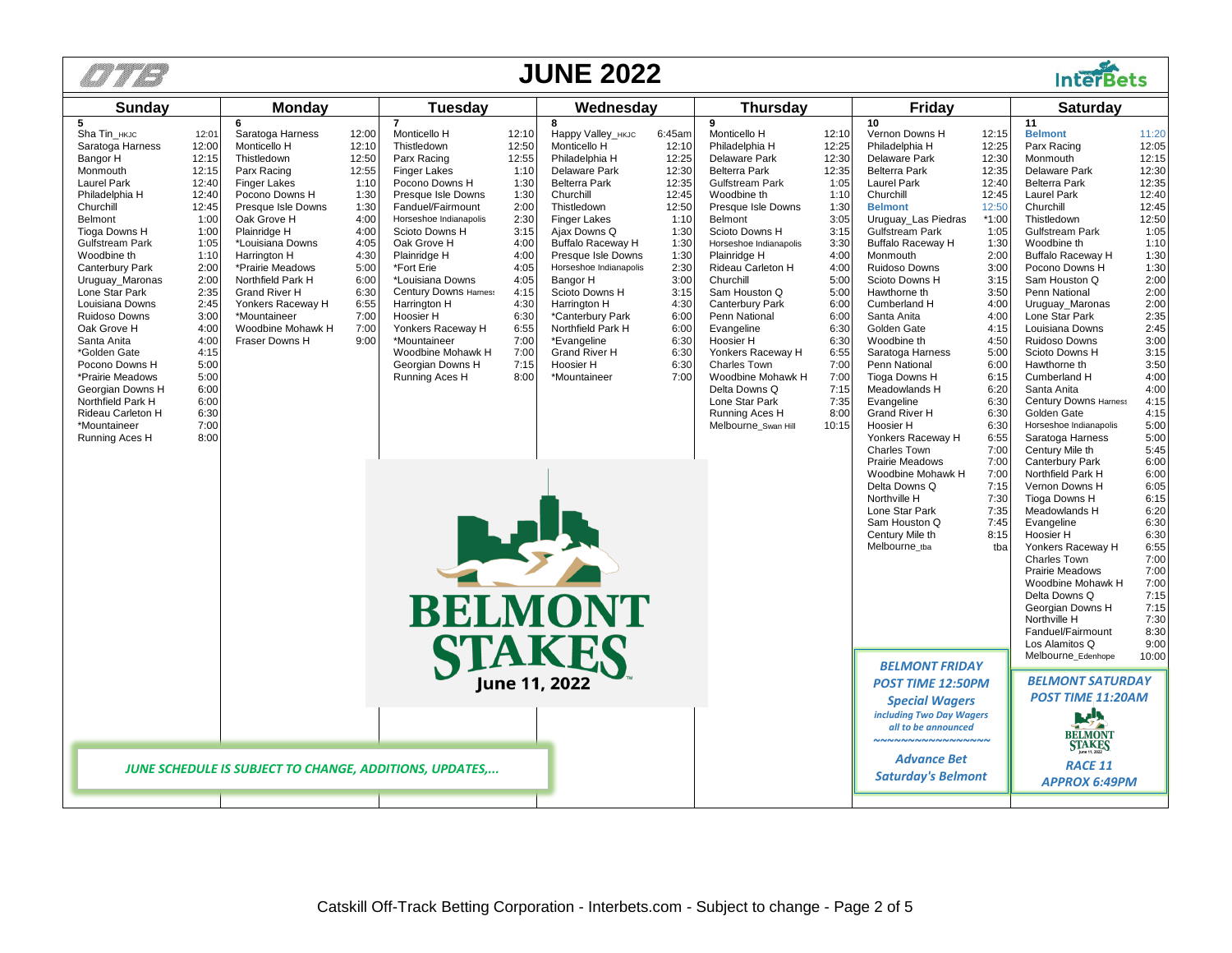| 775                                                                                                                                                                                                                                                                                                                                                                                                                                                                             |                                                                                                                                                                                                                     |                                                                                                                                                                                                                                                                                                                                                                                     |                                                                                                                                                                  |                                                                                                                                                                                                                                                                                                                                                                                                                                                                    |                                                                                                                                                                                  | <b>JUNE 2022</b>                                                                                                                                                                                                                                                                                                                                                                                                  |                                                                                                                                                                                     |                                                                                                                                                                                                                                                                                                                                                                                                                                                                       |                                                                                                                                                                                                            |                                                                                                                                                                                                                                                                                                                                                                                                                                                                                                                                                                                                                                        |                                                                                                                                                                                                                                                                                      | InterBets                                                                                                                                                                                                                                                                                                                                                                                                                                                                                                                                                                                                                                                                                       |                                                                                                                                                                                                                                                                                                         |
|---------------------------------------------------------------------------------------------------------------------------------------------------------------------------------------------------------------------------------------------------------------------------------------------------------------------------------------------------------------------------------------------------------------------------------------------------------------------------------|---------------------------------------------------------------------------------------------------------------------------------------------------------------------------------------------------------------------|-------------------------------------------------------------------------------------------------------------------------------------------------------------------------------------------------------------------------------------------------------------------------------------------------------------------------------------------------------------------------------------|------------------------------------------------------------------------------------------------------------------------------------------------------------------|--------------------------------------------------------------------------------------------------------------------------------------------------------------------------------------------------------------------------------------------------------------------------------------------------------------------------------------------------------------------------------------------------------------------------------------------------------------------|----------------------------------------------------------------------------------------------------------------------------------------------------------------------------------|-------------------------------------------------------------------------------------------------------------------------------------------------------------------------------------------------------------------------------------------------------------------------------------------------------------------------------------------------------------------------------------------------------------------|-------------------------------------------------------------------------------------------------------------------------------------------------------------------------------------|-----------------------------------------------------------------------------------------------------------------------------------------------------------------------------------------------------------------------------------------------------------------------------------------------------------------------------------------------------------------------------------------------------------------------------------------------------------------------|------------------------------------------------------------------------------------------------------------------------------------------------------------------------------------------------------------|----------------------------------------------------------------------------------------------------------------------------------------------------------------------------------------------------------------------------------------------------------------------------------------------------------------------------------------------------------------------------------------------------------------------------------------------------------------------------------------------------------------------------------------------------------------------------------------------------------------------------------------|--------------------------------------------------------------------------------------------------------------------------------------------------------------------------------------------------------------------------------------------------------------------------------------|-------------------------------------------------------------------------------------------------------------------------------------------------------------------------------------------------------------------------------------------------------------------------------------------------------------------------------------------------------------------------------------------------------------------------------------------------------------------------------------------------------------------------------------------------------------------------------------------------------------------------------------------------------------------------------------------------|---------------------------------------------------------------------------------------------------------------------------------------------------------------------------------------------------------------------------------------------------------------------------------------------------------|
| <b>Sunday</b>                                                                                                                                                                                                                                                                                                                                                                                                                                                                   | <b>Monday</b>                                                                                                                                                                                                       |                                                                                                                                                                                                                                                                                                                                                                                     |                                                                                                                                                                  | <b>Tuesday</b>                                                                                                                                                                                                                                                                                                                                                                                                                                                     |                                                                                                                                                                                  |                                                                                                                                                                                                                                                                                                                                                                                                                   | Wednesday                                                                                                                                                                           |                                                                                                                                                                                                                                                                                                                                                                                                                                                                       | <b>Thursday</b>                                                                                                                                                                                            |                                                                                                                                                                                                                                                                                                                                                                                                                                                                                                                                                                                                                                        |                                                                                                                                                                                                                                                                                      | <b>Saturday</b>                                                                                                                                                                                                                                                                                                                                                                                                                                                                                                                                                                                                                                                                                 |                                                                                                                                                                                                                                                                                                         |
| 12<br>Sha Tin_HKJC<br>Saratoga Harness<br>Bangor H<br>Monmouth<br><b>Laurel Park</b><br>Philadelphia H<br>Churchill<br>Belmont<br><b>Tioga Downs H</b><br>Gulfstream Park<br>Woodbine th<br>Canterbury Park<br>Uruguay Maronas<br>Lone Star Park<br>Louisiana Downs<br>Ruidoso Downs<br>Oak Grove H<br>Santa Anita<br>*Golden Gate<br>Pocono Downs H<br>*Prairie Meadows<br>Georgian Downs H<br>Northfield Park H<br><b>Rideau Carleton H</b><br>*Mountaineer<br>Running Aces H | 12:01<br>12:00<br>12:15<br>12:15<br>12:40<br>12:40<br>12:45<br>1:00<br>1:00<br>1:05<br>1:10<br>2:00<br>2:00<br>2:35<br>2:45<br>3:00<br>4:00<br>4:00<br>4:15<br>5:00<br>5:00<br>6:00<br>6:00<br>6:30<br>7:00<br>8:00 | 13<br>Saratoga Harness<br>Monticello H<br>Thistledown<br>Parx Racing<br>Fort Erie<br><b>Finger Lakes</b><br>Pocono Downs H<br>Presque Isle Downs<br>Horseshoe Indianapolis<br>Oak Grove H<br>Plainridge H<br>*Louisiana Downs<br>Harrington H<br>*Prairie Meadows<br>Northfield Park H<br>Grand River H<br>Yonkers Raceway H<br>*Mountaineer<br>Woodbine Mohawk H<br>Fraser Downs H | 12:00<br>12:10<br>12:50<br>12:55<br>1:05<br>1:10<br>1:30<br>1:30<br>2:30<br>4:00<br>4:00<br>4:05<br>4:30<br>5:00<br>6:00<br>6:30<br>6:55<br>7:00<br>7:00<br>9:00 | 14 Flag Day<br>Monticello H<br><b>Belterra Park</b><br>Thistledown<br>Parx Racing<br><b>Finger Lakes</b><br>Pocono Downs H<br>Presque Isle Downs<br>Fanduel/Fairmount<br>Horseshoe Indianapolis<br>Scioto Downs H<br>Oak Grove H<br>Plainridge H<br>*Fort Erie<br>*Louisiana Downs<br><b>Century Downs Harness</b><br>Harrington H<br>Hoosier H<br>Yonkers Raceway H<br>*Mountaineer<br>Woodbine Mohawk H<br>Georgian Downs H<br>Running Aces H<br><b>FLAG DAY</b> | 12:10<br>12:35<br>12:50<br>12:55<br>1:10<br>1:30<br>1:30<br>2:00<br>2:30<br>3:15<br>4:00<br>4:00<br>4:05<br>4:05<br>4:15<br>4:30<br>6:30<br>6:55<br>7:00<br>7:00<br>7:15<br>8:00 | 15<br>Monticello H<br>Philadelphia H<br>Delaware Park<br><b>Belterra Park</b><br>Churchill<br>Thistledown<br>Parx Racing<br><b>Finger Lakes</b><br>Ajax Downs Q<br>Buffalo Raceway H<br>Presque Isle Downs<br>Horseshoe Indianapolis<br>Bangor H<br>Scioto Downs H<br>Harrington H<br>*Canterbury Park<br>Northfield Park H<br>*Penn National<br>*Evangeline<br><b>Grand River H</b><br>Hoosier H<br>*Mountaineer | 12:10<br>12:25<br>12:30<br>12:35<br>12:45<br>12:50<br>12:55<br>1:10<br>1:30<br>1:30<br>1:30<br>2:30<br>3:00<br>3:15<br>4:30<br>6:00<br>6:00<br>6:00<br>6:30<br>6:30<br>6:30<br>7:00 | 16<br>Monticello H<br>Philadelphia H<br>Delaware Park<br><b>Belterra Park</b><br>Thistledown<br>Woodbine th<br>Presque Isle Downs<br>Belmont<br>Scioto Downs H<br>Horseshoe Indianapolis<br>Plainridge H<br>Rideau Carleton H<br>Churchill<br>Sam Houston Q<br>Canterbury Park<br>Penn National<br>Evangeline<br>Hoosier H<br>Yonkers Raceway H<br><b>Charles Town</b><br>Woodbine Mohawk H<br>Delta Downs Q<br>Lone Star Park<br>Running Aces H<br>Melbourne Geelong | 12:10<br>12:25<br>12:30<br>12:35<br>12:50<br>1:10<br>1:30<br>3:05<br>3:15<br>3:30<br>4:00<br>4:00<br>5:00<br>5:00<br>6:00<br>6:00<br>6:30<br>6:30<br>6:55<br>7:00<br>7:00<br>7:15<br>7:35<br>8:00<br>11:00 | 17<br>Vernon Downs H<br>Philadelphia H<br>Delaware Park<br><b>Belterra Park</b><br><b>Laurel Park</b><br>Churchill<br>Belmont<br>Uruguay_Las Piedras<br><b>Gulfstream Park</b><br>Monmouth<br>Ruidoso Downs<br>Scioto Downs H<br>Hawthorne th<br>Cumberland H<br>Santa Anita<br>Woodbine th<br>Saratoga Harness<br>Penn National<br>Tioga Downs H<br>Meadowlands H<br>Evangeline<br>Grand River H<br>Hoosier H<br>Yonkers Raceway H<br><b>Charles Town</b><br><b>Prairie Meadows</b><br>Woodbine Mohawk H<br>Delta Downs Q<br>Northville H<br>Lone Star Park<br>Sam Houston Q<br>Century Mile th<br>Fanduel/Fairmount<br>Melbourne_tba | 12:15<br>12:25<br>12:30<br>12:35<br>12:40<br>12:45<br>1:00<br>$*1:00$<br>1:05<br>2:00<br>3:00<br>3:15<br>3:50<br>4:00<br>4:00<br>4:50<br>5:00<br>6:00<br>6:15<br>6:20<br>6:30<br>6:30<br>6:30<br>6:55<br>7:00<br>7:00<br>7:00<br>7:15<br>7:30<br>7:35<br>7:45<br>8:15<br>8:30<br>tba | 18<br>Monmouth<br>Delaware Park<br>Laurel Park<br>Belmont<br><b>Gulfstream Park</b><br>Woodbine th<br>Buffalo Raceway H<br>Pocono Downs H<br>Uruguay Maronas<br>Lone Star Park<br>Louisiana Downs<br>Ruidoso Downs<br>Scioto Downs H<br>Hawthorne th<br>Cumberland H<br>Santa Anita<br><b>Century Downs Harness</b><br>Saratoga Harness<br>Century Mile th<br>Canterbury Park<br>Churchill<br>Northfield Park H<br>Vernon Downs H<br>Tioga Downs H<br>Meadowlands H<br>Evangeline<br>Hoosier H<br>Woodbine Mohawk H<br>Yonkers Raceway H<br>Charles Town<br><b>Prairie Meadows</b><br>Delta Downs Q<br>Georgian Downs H<br>Northville H<br>Sam Houston Q<br>Fanduel/Fairmount<br>Los Alamitos Q | 12:15<br>12:30<br>12:40<br>1:00<br>1:05<br>1:10<br>1:30<br>1:30<br>2:00<br>2:35<br>2:45<br>3:00<br>3:15<br>3:50<br>4:00<br>4:00<br>4:15<br>5:00<br>5:45<br>6:00<br>6:00<br>6:00<br>6:05<br>6:15<br>6:20<br>6:30<br>6:30<br>6:30<br>6:55<br>7:00<br>7:00<br>7:15<br>7:15<br>7:30<br>7:45<br>8:30<br>9:00 |
| *Thoroughbred racing will end<br>at 7:30pm when noted.                                                                                                                                                                                                                                                                                                                                                                                                                          |                                                                                                                                                                                                                     | #Before or After Hours Tracks<br>race while branches are closed.                                                                                                                                                                                                                                                                                                                    |                                                                                                                                                                  |                                                                                                                                                                                                                                                                                                                                                                                                                                                                    |                                                                                                                                                                                  |                                                                                                                                                                                                                                                                                                                                                                                                                   |                                                                                                                                                                                     |                                                                                                                                                                                                                                                                                                                                                                                                                                                                       |                                                                                                                                                                                                            |                                                                                                                                                                                                                                                                                                                                                                                                                                                                                                                                                                                                                                        |                                                                                                                                                                                                                                                                                      | Melbourne_Bendigo                                                                                                                                                                                                                                                                                                                                                                                                                                                                                                                                                                                                                                                                               | 10:00                                                                                                                                                                                                                                                                                                   |
|                                                                                                                                                                                                                                                                                                                                                                                                                                                                                 | No profile sheet. Wager all day<br>> Picture availability will be<br>at branches & continue betting<br>determined by demand and/or after hours with account wagering                                                |                                                                                                                                                                                                                                                                                                                                                                                     |                                                                                                                                                                  | Dime Superfectas & other low<br>minimum wagers offered<br>exclusively through OTB Self-                                                                                                                                                                                                                                                                                                                                                                            |                                                                                                                                                                                  |                                                                                                                                                                                                                                                                                                                                                                                                                   |                                                                                                                                                                                     |                                                                                                                                                                                                                                                                                                                                                                                                                                                                       |                                                                                                                                                                                                            |                                                                                                                                                                                                                                                                                                                                                                                                                                                                                                                                                                                                                                        |                                                                                                                                                                                                                                                                                      |                                                                                                                                                                                                                                                                                                                                                                                                                                                                                                                                                                                                                                                                                                 |                                                                                                                                                                                                                                                                                                         |
| stakes racing.                                                                                                                                                                                                                                                                                                                                                                                                                                                                  |                                                                                                                                                                                                                     | online or by phone!                                                                                                                                                                                                                                                                                                                                                                 |                                                                                                                                                                  | Serve Machines.                                                                                                                                                                                                                                                                                                                                                                                                                                                    |                                                                                                                                                                                  |                                                                                                                                                                                                                                                                                                                                                                                                                   |                                                                                                                                                                                     |                                                                                                                                                                                                                                                                                                                                                                                                                                                                       |                                                                                                                                                                                                            | <b>JUNE SCHEDULE IS SUBJECT TO CHANGE, ADDITIONS, UPDATES,</b>                                                                                                                                                                                                                                                                                                                                                                                                                                                                                                                                                                         |                                                                                                                                                                                                                                                                                      |                                                                                                                                                                                                                                                                                                                                                                                                                                                                                                                                                                                                                                                                                                 |                                                                                                                                                                                                                                                                                                         |
|                                                                                                                                                                                                                                                                                                                                                                                                                                                                                 |                                                                                                                                                                                                                     |                                                                                                                                                                                                                                                                                                                                                                                     |                                                                                                                                                                  |                                                                                                                                                                                                                                                                                                                                                                                                                                                                    |                                                                                                                                                                                  |                                                                                                                                                                                                                                                                                                                                                                                                                   |                                                                                                                                                                                     |                                                                                                                                                                                                                                                                                                                                                                                                                                                                       |                                                                                                                                                                                                            |                                                                                                                                                                                                                                                                                                                                                                                                                                                                                                                                                                                                                                        |                                                                                                                                                                                                                                                                                      |                                                                                                                                                                                                                                                                                                                                                                                                                                                                                                                                                                                                                                                                                                 |                                                                                                                                                                                                                                                                                                         |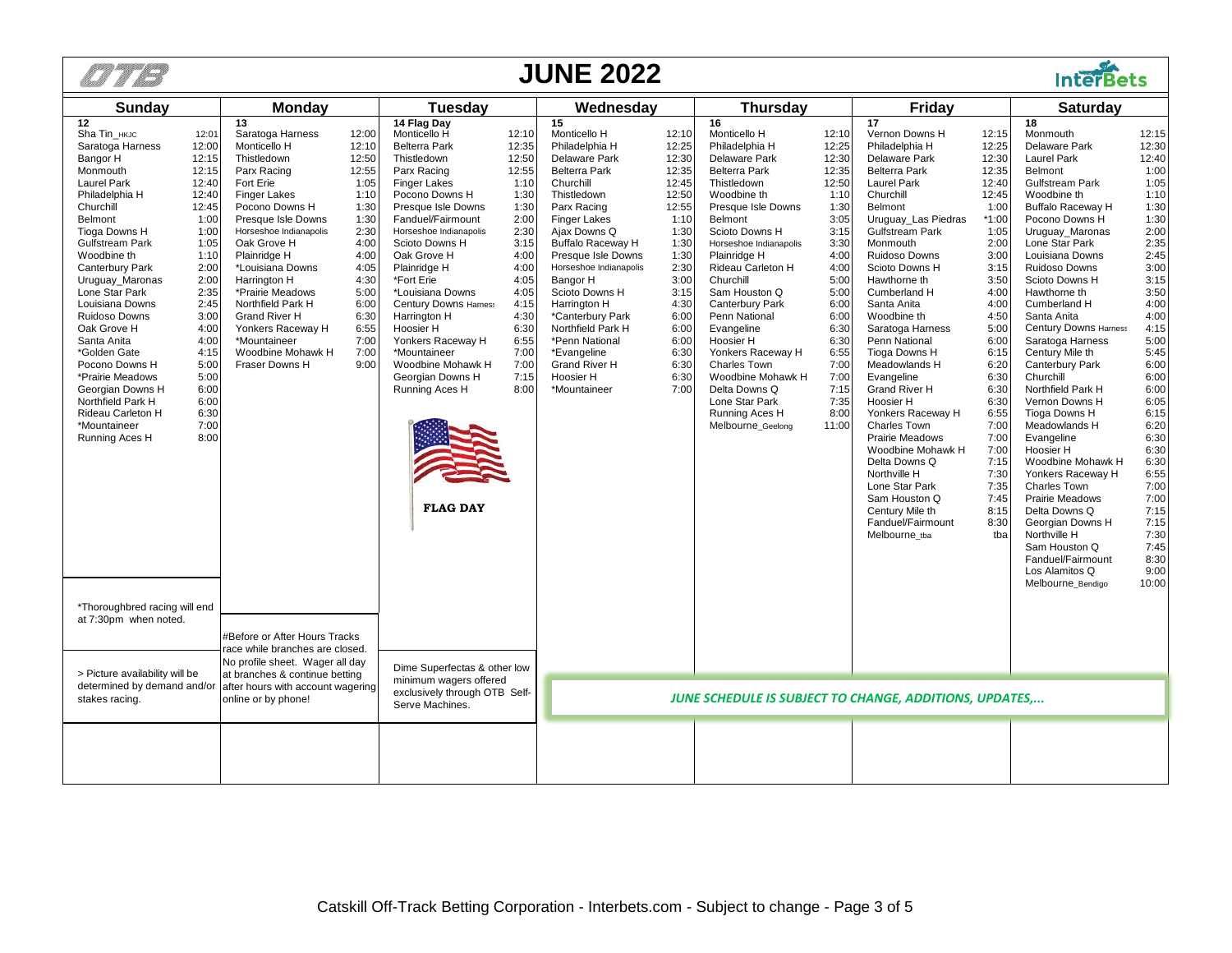| 775                                                                                                                                                                                                                                                                                                                                                                                                                                                                                                                                                                                                                      | <b>JUNE 2022</b>                                                                                                                                                                                                                                      |                                                                                                                                                                                                                                                                                                                                                                                                   |                                                                                                                                                          |                                                                                                                                                                                                                                                                                                                                                                                                                                                      |                                                                                                                                                                                  |                                                                                                                                                                                                                                                                                                                                                                                                                |                                                                                                                                                                              |                                                                                                                                                                                                                                                                                                                                                                                                                                                               |                                                                                                                                                                                                   |                                                                                                                                                                                                                                                                                                                                                                                                                                                                                                                                                                                                                      | <b>InterBets</b>                                                                                                                                                                                                                                                    |                                                                                                                                                                                                                                                                                                                                                                                                                                                                                                                                                                                                                                                                                                                                                                                            |                                                                                                                                                                                                                                                                                                                                             |
|--------------------------------------------------------------------------------------------------------------------------------------------------------------------------------------------------------------------------------------------------------------------------------------------------------------------------------------------------------------------------------------------------------------------------------------------------------------------------------------------------------------------------------------------------------------------------------------------------------------------------|-------------------------------------------------------------------------------------------------------------------------------------------------------------------------------------------------------------------------------------------------------|---------------------------------------------------------------------------------------------------------------------------------------------------------------------------------------------------------------------------------------------------------------------------------------------------------------------------------------------------------------------------------------------------|----------------------------------------------------------------------------------------------------------------------------------------------------------|------------------------------------------------------------------------------------------------------------------------------------------------------------------------------------------------------------------------------------------------------------------------------------------------------------------------------------------------------------------------------------------------------------------------------------------------------|----------------------------------------------------------------------------------------------------------------------------------------------------------------------------------|----------------------------------------------------------------------------------------------------------------------------------------------------------------------------------------------------------------------------------------------------------------------------------------------------------------------------------------------------------------------------------------------------------------|------------------------------------------------------------------------------------------------------------------------------------------------------------------------------|---------------------------------------------------------------------------------------------------------------------------------------------------------------------------------------------------------------------------------------------------------------------------------------------------------------------------------------------------------------------------------------------------------------------------------------------------------------|---------------------------------------------------------------------------------------------------------------------------------------------------------------------------------------------------|----------------------------------------------------------------------------------------------------------------------------------------------------------------------------------------------------------------------------------------------------------------------------------------------------------------------------------------------------------------------------------------------------------------------------------------------------------------------------------------------------------------------------------------------------------------------------------------------------------------------|---------------------------------------------------------------------------------------------------------------------------------------------------------------------------------------------------------------------------------------------------------------------|--------------------------------------------------------------------------------------------------------------------------------------------------------------------------------------------------------------------------------------------------------------------------------------------------------------------------------------------------------------------------------------------------------------------------------------------------------------------------------------------------------------------------------------------------------------------------------------------------------------------------------------------------------------------------------------------------------------------------------------------------------------------------------------------|---------------------------------------------------------------------------------------------------------------------------------------------------------------------------------------------------------------------------------------------------------------------------------------------------------------------------------------------|
| Sundav                                                                                                                                                                                                                                                                                                                                                                                                                                                                                                                                                                                                                   | <b>Monday</b>                                                                                                                                                                                                                                         |                                                                                                                                                                                                                                                                                                                                                                                                   | <b>Tuesday</b>                                                                                                                                           |                                                                                                                                                                                                                                                                                                                                                                                                                                                      | Wednesday                                                                                                                                                                        |                                                                                                                                                                                                                                                                                                                                                                                                                | <b>Thursday</b>                                                                                                                                                              |                                                                                                                                                                                                                                                                                                                                                                                                                                                               | Friday                                                                                                                                                                                            |                                                                                                                                                                                                                                                                                                                                                                                                                                                                                                                                                                                                                      | <b>Saturday</b>                                                                                                                                                                                                                                                     |                                                                                                                                                                                                                                                                                                                                                                                                                                                                                                                                                                                                                                                                                                                                                                                            |                                                                                                                                                                                                                                                                                                                                             |
| 19 Father's Dav<br>Sha Tin_HKJC<br>Saratoga Harness<br>Bangor H<br>Monmouth<br>Vernon Downs H<br>Laurel Park<br>Philadelphia H<br>Churchill<br>Ajax Downs Q<br><b>Belmont</b><br>Tioga Downs H<br>Fort Erie<br>Gulfstream Park<br>Woodbine th<br><b>Buffalo Raceway H</b><br>Canterbury Park<br>Uruguay_Maronas<br>Lone Star Park<br>Louisiana Downs<br><b>Ruidoso Downs</b><br>Santa Anita<br>Oak Grove H<br><b>Century Downs Harness</b><br>Pocono Downs H<br>*Prairie Meadows<br>Georgian Downs H<br>Northfield Park H<br>Rideau Carleton H<br>*Mountaineer<br>Running Aces H<br><b>HAPPY</b><br><b>DAD'S</b><br>DAY! | 12:01<br>12:00<br>12:15<br>12:15<br>12:15<br>12:40<br>12:40<br>12:45<br>12:55<br>1:00<br>1:00<br>1:05<br>1:05<br>1:10<br>1:30<br>2:00<br>2:00<br>2:35<br>2:45<br>3:00<br>3:00<br>4:00<br>4:15<br>5:00<br>5:00<br>6:00<br>6:00<br>6:30<br>7:00<br>8:00 | 20<br>Saratoga Harness<br>Monticello H<br>Thistledown<br>Parx Racing<br><b>Finger Lakes</b><br>Pocono Downs H<br>Presque Isle Downs<br>Horseshoe Indianapolis<br>Oak Grove H<br>Plainridge H<br>*Louisiana Downs<br>Harrington H<br>*Prairie Meadows<br>Northfield Park H<br><b>Grand River H</b><br>Yonkers Raceway H<br>*Mountaineer<br>Woodbine Mohawk H<br>Fraser Downs H<br><b>InterBets</b> | 12:00<br>12:10<br>12:50<br>12:55<br>1:10<br>1:30<br>1:30<br>2:30<br>4:00<br>4:00<br>4:05<br>4:30<br>5:00<br>6:00<br>6:30<br>6:55<br>7:00<br>7:00<br>9:00 | 21 Summer beains<br>Monticello H<br><b>Belterra Park</b><br>Thistledown<br>Parx Racing<br><b>Finger Lakes</b><br>Pocono Downs H<br>Presque Isle Downs<br>Fanduel/Fairmount<br>Horseshoe Indianapolis<br>Scioto Downs H<br>Oak Grove H<br>Plainridge H<br>*Fort Erie<br>*Louisiana Downs<br><b>Century Downs Harness</b><br>Harrington H<br>Hoosier H<br>Yonkers Raceway H<br>*Mountaineer<br>Woodbine Mohawk H<br>Georgian Downs H<br>Running Aces H | 12:10<br>12:35<br>12:50<br>12:55<br>1:10<br>1:30<br>1:30<br>2:00<br>2:30<br>3:15<br>4:00<br>4:00<br>4:05<br>4:05<br>4:15<br>4:30<br>6:30<br>6:55<br>7:00<br>7:00<br>7:15<br>8:00 | 22<br>Happy Valley_HKJC<br>Monticello H<br>Philadelphia H<br><b>Delaware Park</b><br><b>Belterra Park</b><br>Churchill<br>Thistledown<br><b>Finger Lakes</b><br>Buffalo Raceway H<br>Presque Isle Downs<br>Horseshoe Indianapolis<br>Bangor H<br>Scioto Downs H<br>Harrington H<br>*Canterbury Park<br>Northfield Park H<br>*Penn National<br>*Evangeline<br><b>Grand River H</b><br>Hoosier H<br>*Mountaineer | 6:45am<br>12:10<br>12:25<br>12:30<br>12:35<br>12:45<br>12:50<br>1:10<br>1:30<br>1:30<br>2:30<br>3:00<br>3:15<br>4:30<br>6:00<br>6:00<br>6:00<br>6:30<br>6:30<br>6:30<br>7:00 | 23<br>Monticello H<br>Philadelphia H<br>Delaware Park<br><b>Belterra Park</b><br>Woodbine th<br>Presque Isle Downs<br><b>Belmont</b><br>Scioto Downs H<br>Horseshoe Indianapolis<br>Hawthorne th<br>Plainridge H<br>Rideau Carleton H<br>Churchill<br>Canterbury Park<br>Penn National<br>Evangeline<br>Hoosier H<br>Yonkers Raceway H<br><b>Charles Town</b><br>Woodbine Mohawk H<br>Delta Downs Q<br>Lone Star Park<br>Running Aces H<br>Melbourne Ballarat | 12:10<br>12:25<br>12:30<br>12:35<br>1:10<br>1:30<br>3:05<br>3:15<br>3:30<br>3:50<br>4:00<br>4:00<br>5:00<br>6:00<br>6:00<br>6:30<br>6:30<br>6:55<br>7:00<br>7:00<br>7:15<br>7:35<br>8:00<br>11:00 | 24<br>Philadelphia H<br>Delaware Park<br><b>Belterra Park</b><br><b>Laurel Park</b><br>Churchill<br><b>Belmont</b><br>Uruguay_Las Piedras<br><b>Gulfstream Park</b><br>Monmouth<br>Ruidoso Downs<br>Scioto Downs H<br>Hawthorne th<br>Cumberland H<br>Woodbine th<br>Saratoga Harness<br>Penn National<br>Vernon Downs H<br>Tioga Downs H<br>Meadowlands H<br>Evangeline<br><b>Grand River H</b><br>Hoosier H<br>Yonkers Raceway H<br><b>Charles Town</b><br><b>Prairie Meadows</b><br>Woodbine Mohawk H<br>Delta Downs Q<br>Northville H<br>Lone Star Park<br>Century Mile th<br>Fanduel/Fairmount<br>Melbourne_tba | 12:25<br>12:30<br>12:35<br>12:40<br>12:45<br>1:00<br>$*1:00$<br>1:05<br>2:00<br>3:00<br>3:15<br>3:50<br>4:00<br>4:50<br>5:00<br>6:00<br>6:05<br>6:15<br>6:20<br>6:30<br>6:30<br>6:30<br>6:55<br>7:00<br>7:00<br>7:00<br>7:15<br>7:30<br>7:35<br>8:15<br>8:30<br>tba | 25<br>Sha Tin_HKJC<br>Monmouth<br>Delaware Park<br>Laurel Park<br>Churchill<br>Thistledown<br>Parx Racing<br><b>Belmont</b><br><b>Gulfstream Park</b><br>Woodbine th<br><b>Buffalo Raceway H</b><br>Pocono Downs H<br>Uruguay_Maronas<br>Lone Star Park<br>Louisiana Downs<br>Ruidoso Downs<br>Scioto Downs H<br>Hawthorne th<br>Cumberland H<br>Los Alamitos thrbrds<br><b>Century Downs Harness</b><br>Saratoga Harness<br>Century Mile th<br>Canterbury Park<br>Northfield Park H<br>Vernon Downs H<br>Tioga Downs H<br>Meadowlands H<br>Evangeline<br>Hoosier H<br>Yonkers Raceway H<br>Charles Town<br><b>Prairie Meadows</b><br>Woodbine Mohawk H<br>Delta Downs Q<br>Georgian Downs H<br>Northville H<br>Fanduel/Fairmount<br>Los Alamitos Q<br>Japan Hanshin<br>Melbourne Ballarat | 12:01<br>12:15<br>12:30<br>12:40<br>12:45<br>12:50<br>12:55<br>1:00<br>1:05<br>1:10<br>1:30<br>1:30<br>2:00<br>2:35<br>2:45<br>3:00<br>3:15<br>3:50<br>4:00<br>4:00<br>4:15<br>5:00<br>5:45<br>6:00<br>6:00<br>6:05<br>6:15<br>6:20<br>6:30<br>6:30<br>6:55<br>7:00<br>7:00<br>7:00<br>7:15<br>7:15<br>7:30<br>8:30<br>9:00<br>9:05<br>9:45 |